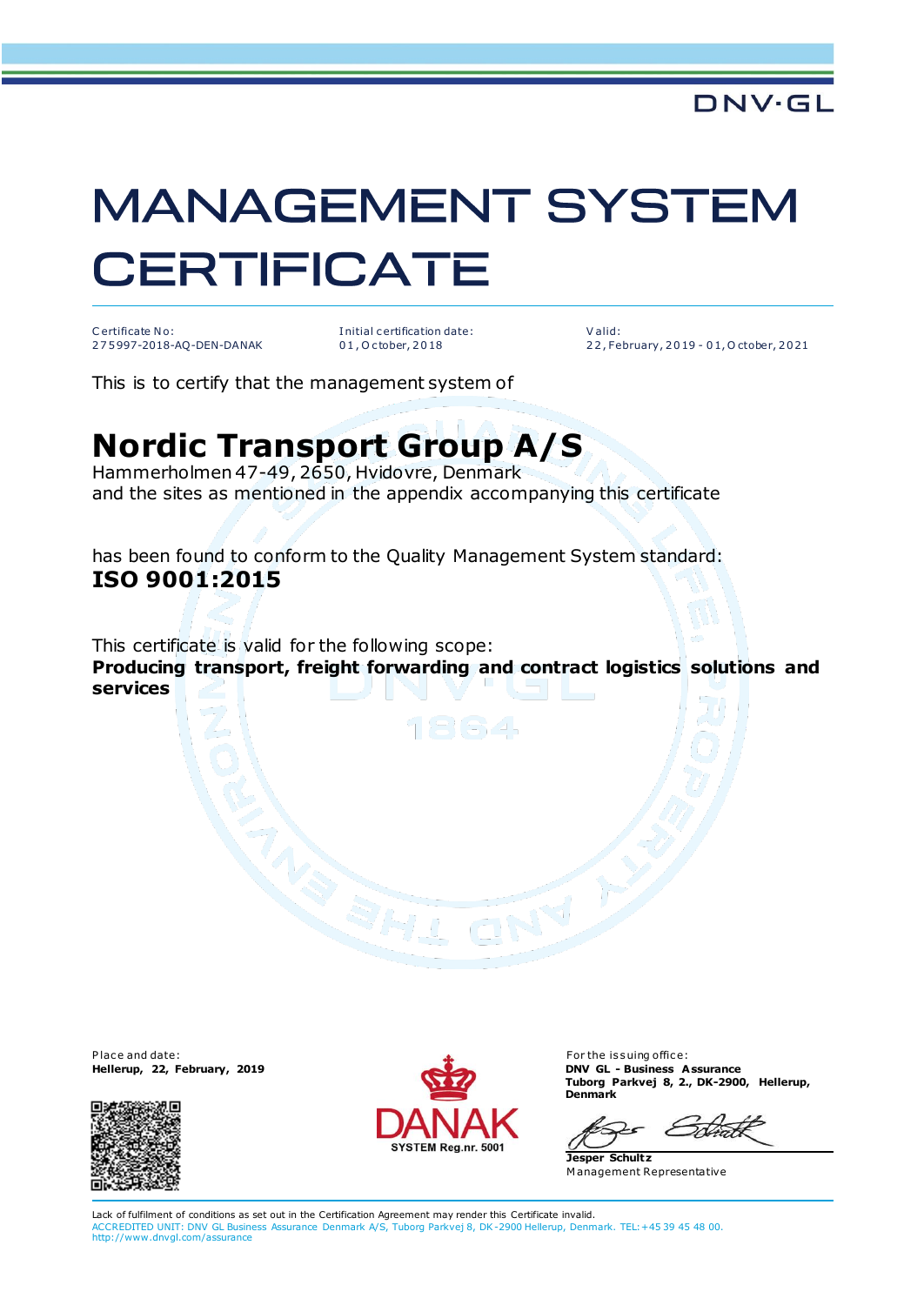C ertificate N o: 2 75997-2018-AQ-DEN-DANAK P lac e and date: H ellerup, 2 2, February, 2 0 19

## **Appendix to Certificate**

## **Nordic Transport Group A/S**

Locations included in the certification are as follows:

| <b>Site Name</b>                 | <b>Site Address</b>                                           | <b>Site Scope</b>                                                                           |
|----------------------------------|---------------------------------------------------------------|---------------------------------------------------------------------------------------------|
| Nordic Transport Group A/S       | Hammerholmen 47-49, 2650<br>Hvidovre, Denmark                 | Producing transport, freight forwarding<br>and contract logistics solutions and<br>services |
| Gondrand International AG        | 31, Rue Arago, 25303 Pontarlier (FR),<br>Switzerland          | Producing transport, freight forwarding<br>and contract logistics solutions and<br>services |
| Gondrand International AG        | Chemin des Epinglis 20, 1257<br>Bardonnex, Switzerland        | Producing transport, freight forwarding and<br>contract logistics solutions and services    |
| Gondrand International AG        | DLZ Friedrichshafner-Strasse, 8590<br>Romanshorn, Switzerland | Producing transport, freight forwarding and<br>contract logistics solutions and services    |
| Gondrand International AG        | Frachthof West, 8058 Zürich-Airport,<br>Switzerland           | Producing transport, freight forwarding and<br>contract logistics solutions and services    |
| <b>Gondrand International AG</b> | Grenzstrasse 88, 8240 Thayngen,<br>Switzerland                | Producing transport, freight forwarding and<br>contract logistics solutions and services    |
| Gondrand International AG        | Grenzstrasse 24a, 9430<br>St. Margrethen, Switzerland         | Producing transport, freight forwarding and<br>contract logistics solutions and services    |
| Gondrand International AG        | Im Zollgebäude, 8233 Bargen,<br>Switzerland                   | Producing transport, freight forwarding and<br>contract logistics solutions and services    |
| Gondrand International AG        | Im Zollgebäude, 68300 St. Louis (FR),<br>Switzerland          | Producing transport, freight forwarding and<br>contract logistics solutions and services    |
| Gondrand International AG        | Im Zollgebäude, 79576 Weil am Rhein<br>(DE), Switzerland      | Producing transport, freight forwarding and<br>contract logistics solutions and services    |
| Gondrand International AG        | Route Blanche 24, 1226 Thonex,<br>Switzerland                 | Producing transport, freight forwarding and<br>contract logistics solutions and services    |
| Gondrand International AG        | Rue de l'Industrie 4C, 1373<br>Chavornay, Switzerland         | Producing transport, freight forwarding and<br>contract logistics solutions and services    |
| Gondrand International AG        | Riedmattstrasse 9, 8153 Rümlang<br>(Zürich), Switzerland      | Producing transport, freight forwarding and<br>contract logistics solutions and services    |
| Gondrand International AG        | Steinackerstrasse 28, 8302 Kloten,<br>Switzerland             | Producing transport, freight forwarding and<br>contract logistics solutions and services    |
| Gondrand International AG        | Uferstrasse 70, 4019 Basel,<br>Switzerland                    | Producing transport, freight forwarding and<br>contract logistics solutions and services    |

Lack of fulfilment of conditions as set out in the Certification Agreement may render this Certificate invalid. ACCREDITED UNIT: DNV GL Business Assurance Denmark A/S, Tuborg Parkvej 8, DK-2900 Hellerup, Denmark. TEL:+45 39 45 48 00. http://www.dnvgl.com/assurance

**DNV·GL**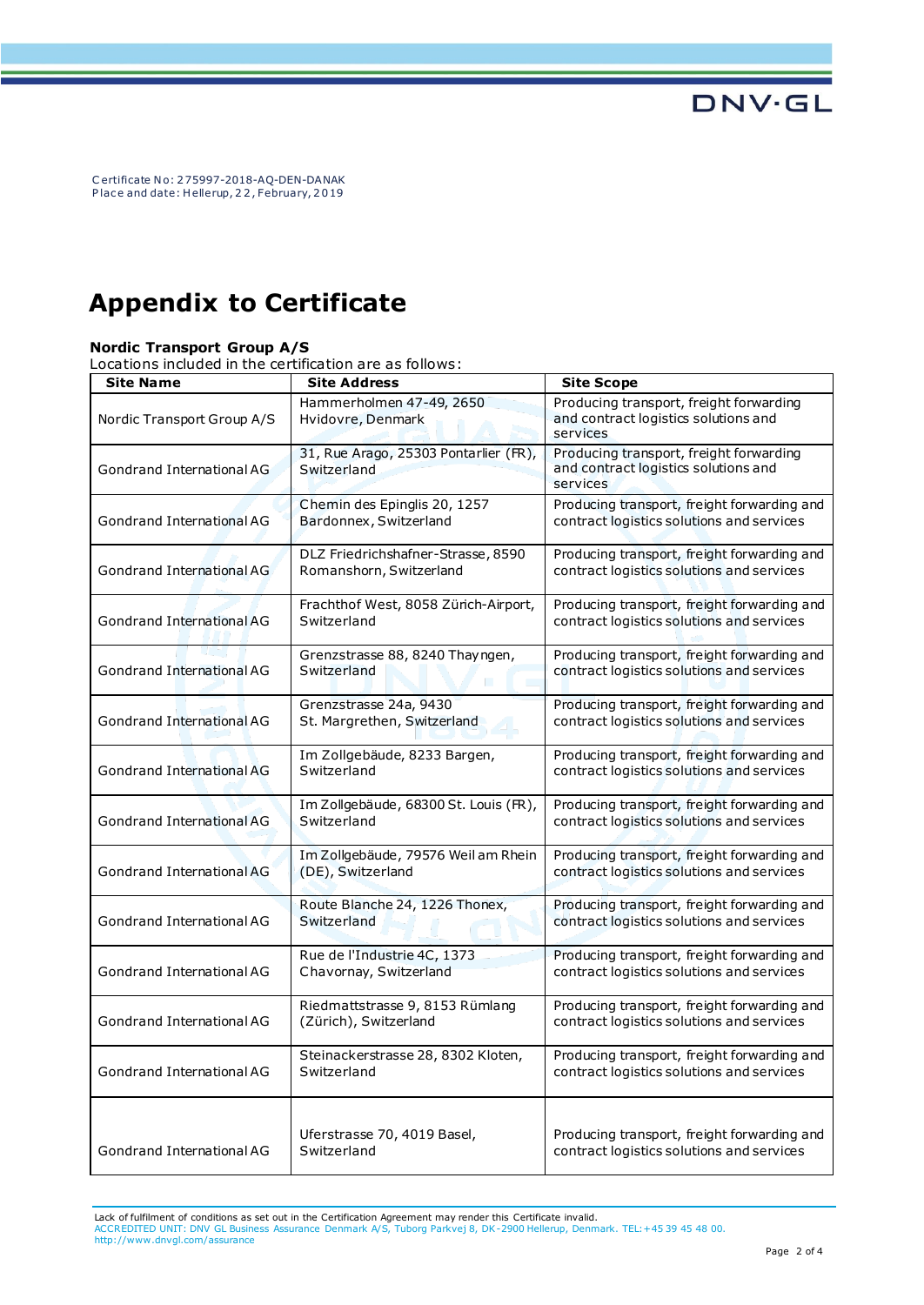C ertificate N o: 2 75997-2018-AQ-DEN-DANAK P lac e and date: H ellerup, 2 2, February, 2 0 19

| Gondrand International AG           | Via Maestri Comacini, 6830 Chiasso,<br>Switzerland        | Producing transport, freight forwarding and<br>contract logistics solutions and services |
|-------------------------------------|-----------------------------------------------------------|------------------------------------------------------------------------------------------|
| Gondrand International AG           | Via Gaggiolo, 6855 Stabio,<br>Switzerland                 | Producing transport, freight forwarding and<br>contract logistics solutions and services |
| Gondrand International AG           | Vorarlbergerstrasse 227, 9486<br>Schaanwald, Switzerland  | Producing transport, freight forwarding and<br>contract logistics solutions and services |
| Gondrand International AG           | Wibachstrasse 15, 8153 Rümlang<br>(Zürich), Switzerland   | Producing transport, freight forwarding and<br>contract logistics solutions and services |
| Gondrand Traffic B.V.               | Energieweg 4, 4791 RN Klundert,<br>Netherlands            | Producing transport, freight forwarding and<br>contract logistics solutions and services |
| Gondrand Traffic B.V.               | Marifoonweg 2, 1042 AV Amsterdam,<br>Netherlands          | Producing transport, freight forwarding and<br>contract logistics solutions and services |
| NTG Air & Ocean Netherlands<br>B.V. | Albert Plesmanweg 39-E, 3088 GB<br>Rotterdam, Netherlands | Producing transport, freight forwarding and<br>contract logistics solutions and services |
| NTG Air & Ocean Netherlands<br>B.V. | Shannonweg 13, 1118 LA<br>Schiphol-Airport, Netherlands   | Producing transport, freight forwarding and<br>contract logistics solutions and services |
| NTG Air & Ocean OY                  | Huurrekuja 2, 04360 Tuusula, Finland                      | Producing transport, freight forwarding and<br>contract logistics solutions and services |
| NTG Continent A/S<br>(Hvidovre)     | Hammerholmen 47-49, 2650<br>Hvidovre, Denmark             | Producing transport, freight forwarding and<br>contract logistics solutions and services |
| NTG Continent A/S (Kolding)         | Kokbjerg 15, 6000 Kolding, Denmark                        | Producing transport, freight forwarding and<br>contract logistics solutions and services |
| NTG Continent AB (Malmö)            | Kantyxegatan 25G, 21376 Malmö,<br>Sweden                  | Producing transport, freight forwarding and<br>contract logistics solutions and services |
| NTG East AB (Helsingborg)           | Basaltgatan 9, 25468 Helsingborg,<br><b>Sweden</b>        | Producing transport, freight forwarding and<br>contract logistics solutions and services |
| NTG East AB (Malmö)                 | Kantyxegatan 25G, 21376 Malmö,<br>Sweden                  | Producing transport, freight forwarding and<br>contract logistics solutions and services |
| NTG East AB (Mölndal)               | Argongatan 2, 43153 Mölndal,<br>Sweden                    | Producing transport, freight forwarding and<br>contract logistics solutions and services |
| NTG East A/S (Hvidovre)             | Hammerholmen 47-49, 2650<br>Hvidovre, Denmark             | Producing transport, freight forwarding and<br>contract logistics solutions and services |
| NTG East A/S (Kolding)              | Kokbjerg 15, 6000 Kolding, Denmark                        | Producing transport, freight forwarding and<br>contract logistics solutions and services |
| NTG Frigo A/S                       | Hammerholmen 47-49, 2650<br>Hvidovre, Denmark             | Producing transport, freight forwarding and<br>contract logistics solutions and services |

Lack of fulfilment of conditions as set out in the Certification Agreement may render this Certificate invalid.<br>ACCREDITED UNIT: DNV GL Business Assurance Denmark A/S, Tuborg Parkvej 8, DK-2900 Hellerup, Denmark. TEL:+45 3

**DNV·GL**